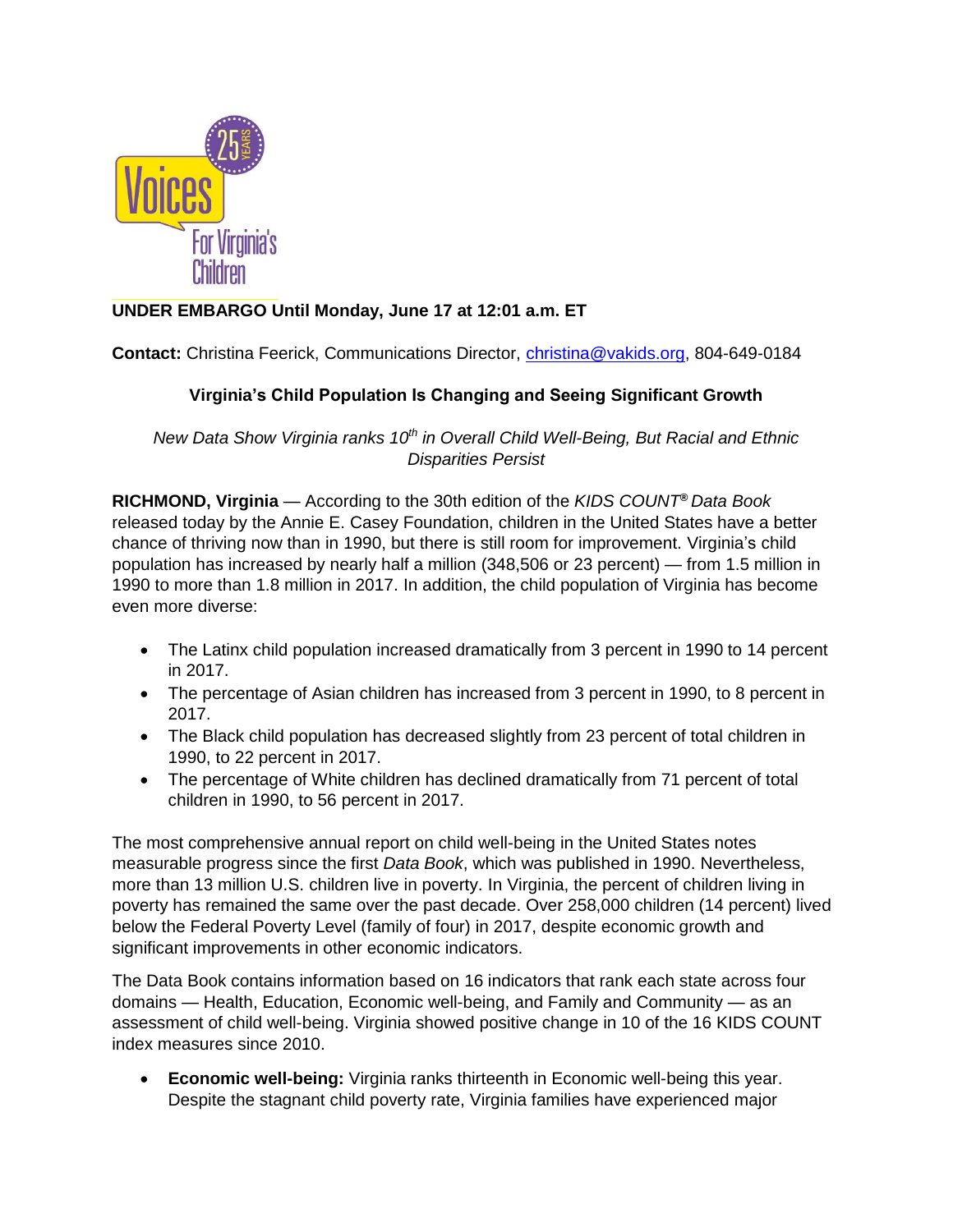progress in economic security over the last decade with a 12 percent increase in children living in households where a parent has full-time employment.

- **Education:** Virginia ranks sixth overall and has made significant improvements in high schoolers graduating on time with a 28 percent change since 2010.
- **Family and Community:** Virginia ranked fourteenth overall. For all four Family and Community indicators in this domain, Virginia's children and families show outcomes better than the U.S. average. The percentage of children living in single-parent families decreased slightly since 2010 to 31 percent, compared to the U.S. average of 34 percent. The percent of children living in a high poverty area has remined consistent with the poverty rate over the last decade, but remains lower than the national average of 12 percent.
- **Health:** Virginia ranks seventeenth in Health. Despite low uninsured rates for children (5 percent), Virginia lags behind the rest of the nation with regard to low birth-weight babies and child deaths.

"Understanding these trends is important for all policymakers as they make decisions that impact the lives of Virginia's children for years to come. In particular, they need to examine how children of color are faring because the population is growing," said Voices for Virginia's Children Executive Director Margaret Nimmo Holland.

The Casey Foundation points to areas of tremendous improvement in children's lives including access to health care, decreased rates of teen childbearing, and increased rates of high school graduation — and draws a direct line to policies that support this success. As the child population is expanding, there are steps that policymakers should take to help all children thrive. Voices for Virginia's Children calls on elected officials and representatives to:

- Promote healthy development and prevent exposure to childhood trauma by adopting trauma-informed policies and practices. Leading the Campaign for a Trauma-Informed Virginia, Voices promotes investments in the prevention of abuse and neglect and evidence-based practices to mitigate exposure to trauma and adversity.
- Provide equitable access to opportunities. Children of color and children from economically disadvantaged families should be provided the opportunity to attend highquality early education and fully resourced schools.
- Support policies that keep parents and their children healthy. Medicaid expansion has been providing health insurance coverage to nearly 100,000 Virginia parents. When parents have health insurance, their children are more likely to be insured and to receive medical care.
- Count all kids. Virginia should leverage the Complete Count Commission to ensure the 2020 Census counts all children, including those under the age of five and those in hardto-count areas.

The *KIDS COUNT Data Book* shows how essential accurate data are to sound policymaking. The 2010 Census missed 2.2 million kids, and the upcoming count may miss even more if young children are not a priority. The stakes are high: 55 major federal programs, including Head Start and the Children's Health Insurance Program (CHIP), allocate more than \$880 billion